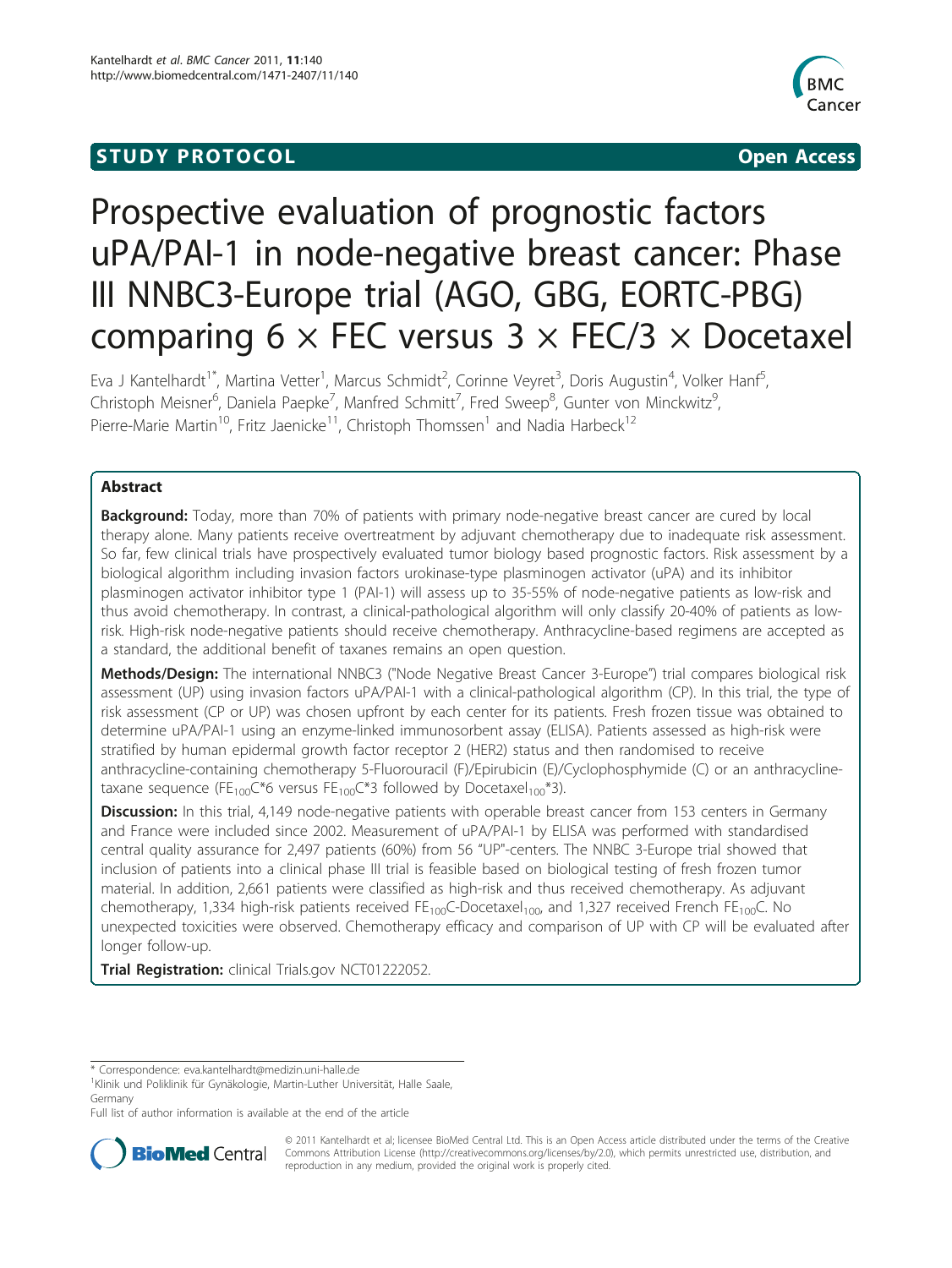#### Background

#### Breast Cancer in Germany

In Germany, about 58,000 patients are newly diagnosed with breast cancer every year. Today, approximately 80% of patients can expect to be cured or to experience at least long-term survival of more than 10 years. Due to the activities of the national screening program, a growing number of early tumors are detected. Most patients have no or only a few (1-3) axillary lymph nodes involved and therefore have a good chance of being cured. Thus, overtreatment is increasingly becoming an issue.

One of the major clinical questions is how to identify those patients who may be able to avoid adjuvant chemotherapy because of their low risk of recurrence. Better prognostic factors are urgently needed to predict the individual risk of recurrence.

Yet, patients with node-negative disease at high risk of recurrence should receive adjuvant chemotherapy. However, the most effective type of chemotherapy regimen is uncertain. In order to avoid unnecessary side-effects, prospective, randomised controlled comparisons of regimens with and without taxanes are needed.

#### Prognostic factors in node-negative breast cancer Clinical and pathological assessment

Most clinicians use grade of differentiation, age, tumor size, steroid hormone receptor status, HER2 expression and sometimes proliferation markers (e.g. Ki-67 or gene signatures like OncotypeDX™) in order to decide which patient with node-negative disease should receive adjuvant chemotherapy. In case of undifferentiated cancers (grade 3), patients are truly at high-risk and may benefit from chemotherapy, whereas in case of well-differentiated grade 1 cancers, the risk of recurrence may be rather low. However, in the heterogeneous group of grade 2 tumors, it is essential to know for which patients the benefits of chemotherapy will outweigh its potential side effects. The widely used clinical-pathological risk evaluation was defined at the consensus meetings of St. Gallen [[1\]](#page-8-0).

#### uPA/PAI-1 for risk evaluation

There is an increasing focus on new biological factors to further assess risk of recurrence in patients with grade 2 breast cancers in order to avoid unnecessary chemotherapy. The "uPA/PAI-1-algorithm" gives promising results [\[2-4\]](#page-8-0).

The capacity of breast cancer for invasion and early hematogenic metastasis is closely related to the action of receptor-bound, tumor-associated proteases and a central role of the serine protease uPA (urokinase-type plasminogen activator). In independent studies, several groups have shown that the uPA antigen content in tumor tissue is a strong and independent prognostic factor in primary breast cancer [[5\]](#page-8-0). Particularly within the node-negative group, the relative risk of relapse and decreased survival was highest in patients with elevated uPA-levels. In addition, the plasminogen activator inhibitor-type 1 (PAI-1) content in tumour tissue is also related to an increased risk of relapse and decreased survival which becomes visible by PAI-1 being a strong and independent prognostic factor in multivariate analysis. Combining the two invasion factors, uPA and PAI-1, by sequential selection (regression tree analysis) in node-negative breast cancer patients, a high-risk group can be identified comprising about 45% of all nodenegative patients. Moreover, the remaining 55% of node-negative patients have an extremely low risk of relapse (93% disease-free survival after 3 years without any adjuvant therapy), so that adjuvant chemotherapy does not seem to be indicated [[5,6,2\]](#page-8-0).

In the first prospective, randomized, multicenter trial (Chemo N0), these retrospective data were validated and confirmed [[3,7\]](#page-8-0). In long-term follow-up (10 years), uPA/ PAI-1 and tumor grade remained the only independent prognostic factors with a hazard ratio of 3.2 and 2.8, respectively [\[8](#page-8-0)].

The Chemo N0 trial demonstrated that determination of uPA and PAI-1 in tumor tissue by ELISA is easily feasible in every laboratory. The international, qualitycontrol system for uPA/PAI-1 determination showed only non-relevant inter-laboratory variations (CV 10- 15%) [\[9\]](#page-8-0). The clinically most important conclusion from the Chemo N0 data is that at least 44% of all nodenegative patients could potentially be spared from adjuvant chemotherapy. Patients with high levels of uPA and/or PAI-1 are at high risk for relapse and should therefore receive optimal adjuvant chemotherapy [\[10,8](#page-8-0)]

A pooled analysis by the European Organisation for Research and Treatment of Cancer Receptor and Biomarker Group (EORTC-RBG) used the raw data of most uPA and PAI-1 determinations available at the time worldwide in numerous retrospective and prospective breast cancer studies and confirmed the prognostic value in more than 8,000 patients [[2,11,12](#page-8-0)]. These new prognostic factors, uPA/PAI-1, thus conform to the requirements for clinical acceptance put forward by the late W McGuire and GM Clark in the early nineties [[13](#page-8-0)]. The American Society of Clinical Oncology (ASCO) also added uPA/PAI-1 to the list of recommended prognostic tumor markers for breast cancer [[14\]](#page-8-0). The recommendations for diagnosis and treatment of breast cancer issued by the "Kommission Mamma der Arbeitsgemeinschaft Gynäkologische Onkologie (AGO) e. V. in der Deutschen Gesellschaft für Gynäkologie und Geburtshilfe e. V. sowie in der Deutschen Krebsgesellschaft e. V. " have even supported the use of uPA/PAI-1 in node-negative breast cancer already since 2002 [[15](#page-8-0)].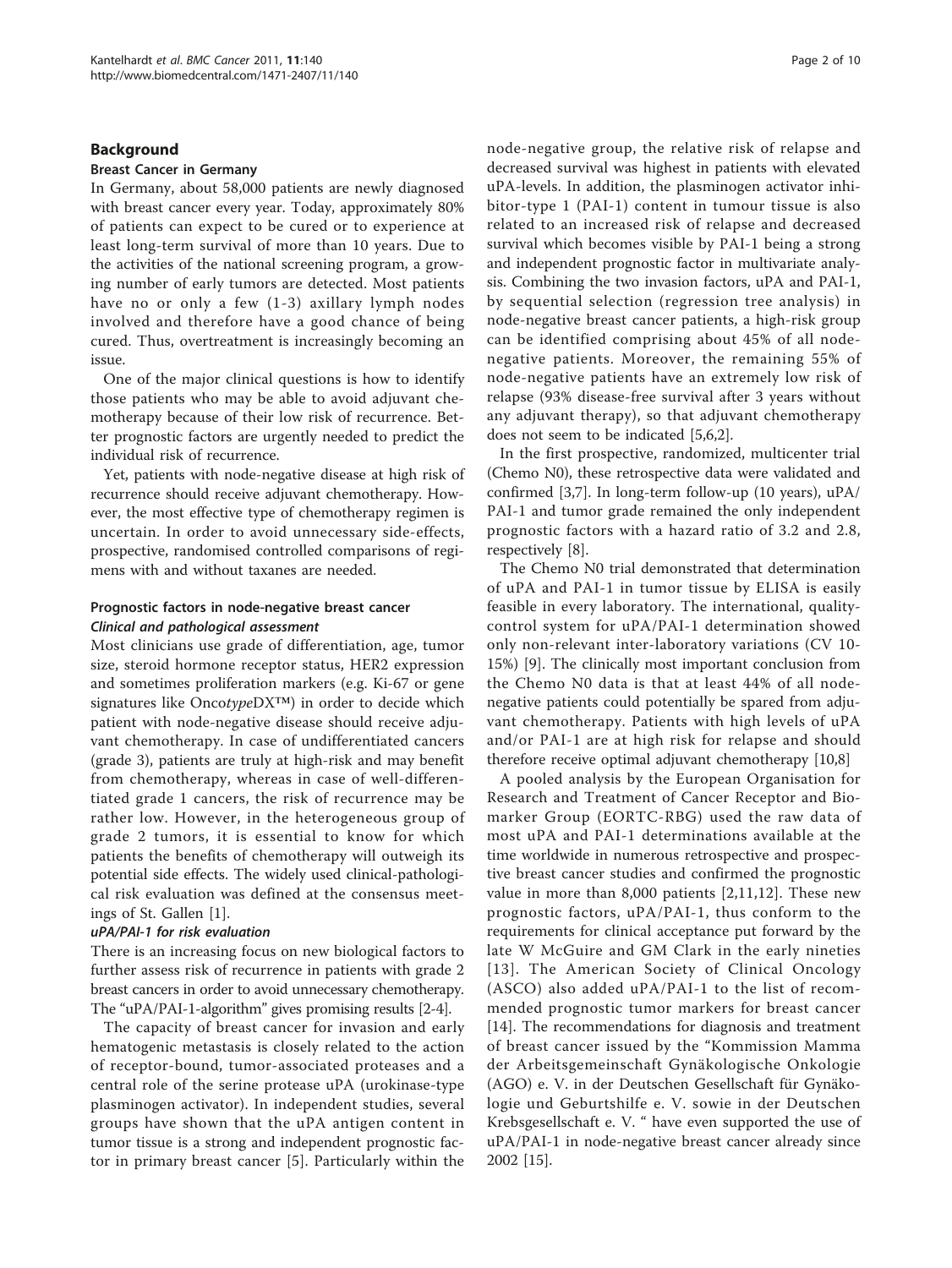#### Other biological factors for risk evaluation

The current ASCO guidelines also recommend the use of the 21-Gene assay. This test is available for paraffin embedded tissue. It is based on a reverse transcriptase polymerase chain reaction (RT-PCR) determination of the mRNA expression of 16 tumor-specific genes and 5 control genes. It is widely used in the USA for nodenegative or node-positive (1-3 lymph nodes), hormonereceptor positive patients. A high recurrence score is associated with a high probability of recurrence and benefit from adjuvant chemotherapy. This commercially available test (OnkotypeDX™) is currently evaluated in a prospective randomised trial (Trial Assigning IndividuaLized Options for Treatment (Rx), TAILORx) comparing clinical-pathological versus biological risk assessment by the 21-Gene assay. First results of >10,000 patients are expected at the end of the trial in 2014 [[16](#page-8-0)]. In Germany, the prospective WSG Plan B trial evaluating efficacy of anthracycline-free chemotherapy in primary HER2-negative breast cancer after molecular-based risk assessment according to Oncotype DX and uPA/PAI-1 has already recruited almost 2,500 primary breast cancer patients by early 2011[\[17\]](#page-8-0).

An additional test, the 70-gene array, is also based on genetic profiling of the tumor. MRNA is prepared from fresh tissue of node-negative and node-positive (1-3 lymph nodes) breast cancer and analyzed by a multigene expression-array. This signature is also able to predict an individual patient's risk of recurrence and survival (low vs. high). This commercially available test (MammaPrint™) is currently being evaluated in a prospective randomized trial comparing clinical-pathological versus biological risk assessment. The Microarray In Node-negative and 1 to 3 positive lymph node Disease may Avoid ChemoTherapy (MINDACT) trial started 2006 and will recruit 6,000 patients [[18\]](#page-8-0).

Another commercially available gene array to predict the individual risk of recurrence is the 76-gene signature (Rotterdam signature, Affymetrix™) [[19](#page-8-0)]. In addition, the HOXB13:IL17BR ratio index give prognostic information for ER positive tumors and the molecular grade index (five genes)  $(H/I<sup>SM</sup>$  and  $MGI<sup>SM</sup>$  by Biotheranostics™, France) [\[20,21\]](#page-8-0).

Many promising preclinical results have been published for biomarkers giving not only prognostic information but also predicting therapeutic response and monitoring therapeutic interventions. Information may be derived from the tumor or other patient specimens as mRNA but also DNA, DNA-methylation status, histone markers and miRNA [[22](#page-8-0)].

#### Molecular "intrinsic" typing

Biologically meaningful breast-cancer tumor types have been derived from expression array analyses [\[23,24](#page-8-0)]. This molecular typing defines luminal (ER-positive), HER2-

type (HER2 overexpressing) and basal-like (often ER and PR and HER2-negative, so called triple-negative) breast cancers, and thus tumor types that respond to specific therapies such as endocrine therapy for luminal and anti-HER2 agents for HER2 type cancers. Luminal breast cancers can be further divided into low-risk (luminal A) and high-risk (luminal B) tumors. Luminal B tumors are highly proliferating [\[25](#page-8-0)] and should be treated with chemotherapy in addition to the endocrine therapy. Efforts have been made to substitute gene-expression profiling (requiring frozen tissue) by immunohistochemical analysis of formalin fixed specimen. Since the results of these two techniques do not correlate well so far, their results should still be used with care.

#### Treatment of patients with node-negative breast cancer

In 2005, the Early Breast Cancer Trialists' Collaborative Group (EBCTCG) showed that anthracycline-containing regimens account for up to a 38% (postmenopausal) and 20% (premenopausal) relative reduction in the cumulative 15-year mortality in addition to that attributable to endocrine therapy [[26\]](#page-8-0). Several anthracycline-containing regimens are currently used [\[15](#page-8-0)] and so far there is no direct comparison supporting superiority of an individual regimen provided that an adequate dose is used. The EORTC Breast Cancer Group used two different anthracyclinecontaining regimens as standard in their neo-adjuvant chemotherapy trials. Study 10921 (closed 1996) used Canadian FE120C [\[27\]](#page-8-0). Analysis of the dose-intensity data, however, demonstrated that the median dose-intensity delivered for epirubicin was 100 mg/m<sup>2</sup> for the standard arm because of toxicity leading to early dose adjustment [[28](#page-8-0)]. Consequently, the EORTC trial 10994 (p53 study) used the FE100C regimen as its standard [[29](#page-8-0)] - it also seems to be a feasible standard in the adjuvant setting [\[30,15](#page-8-0)].

A recent meta-analysis demonstrated that Taxanes (docetaxel (T), paclitaxel (Pac)) are very active agents in the adjuvant treatment of all breast cancer patient subgroups [[31\]](#page-9-0). There was one major trial particularly comparing a taxane-containing regimen with a solely anthracycline-based regimen in node-negative breast cancer: The GEICAM 9805 trial recruited 1,059 highrisk, node-negative, breast-cancer patients. DocetaxelA50C\*6 (TAC) was compared to FA50C\*6. The taxane arm was significantly superior regarding disease-free survival (DSF) (hazard ratio (HR) 67%). Overall survival (OS) showed a non-significant trend (HR 0.70) favoring TAC. As expected, side effects were more frequent in the taxane-containing arm [[32](#page-9-0)]. Recently, Docetaxel has also been approved in Europe for treatment of nodenegative breast cancer.

The CALGB #9344 trial compared 4 courses of standard AC with a sequence of 4x AC followed by 4 courses of Pac in 3,000 node-positive patients. Patients treated by AC⇒Pac had significantly fewer recurrences [[33\]](#page-9-0).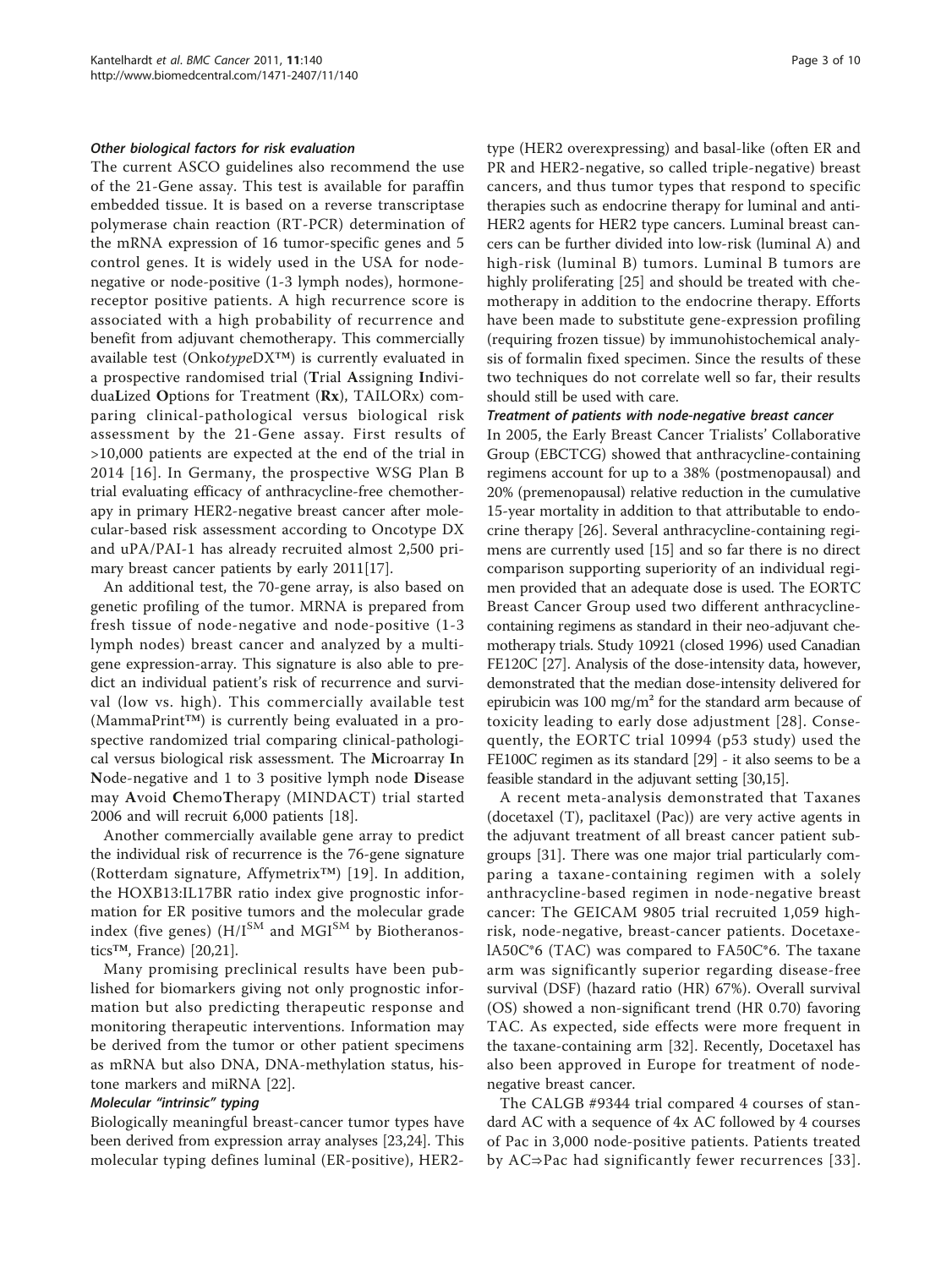Yet, trial results were discussed controversially: patients in the AC⇒Pac arm were on therapy twice as long as those in the control arm; the beneficial chemotherapy effect may thus be merely attributable to a longer duration of chemotherapy. In addition, retrospective subgroup analyses of this trial showed that the significant advantage of adding paclitaxel was only present in patients with steroid hormone receptor-negative tumors.

Consequently, in the NNBC 3-Europe trial, a balanced comparison between an anthracycline-containing (FE<sub>100</sub>C) and a sequential anthracycline-taxane (FE<sub>100</sub>C-Docetaxel sequence) therapy was chosen with identical dose-intensity and chemotherapy duration in both trial arms. For the taxane-containing sequence, safety data and efficacy data for node-positive disease were already available [[34\]](#page-9-0).

## Aim of the NNBC 3-Europe trial

The NNBC 3-Europe trial was aimed to compare biological with clinical-pathological risk assessment in patients with newly-diagnosed node-negative breast cancer. In addition, the question should be answered whether high-risk node-negative patients should receive adjuvant chemotherapy with or without taxanes.

#### Methods/Design

## Design of the NNBC 3-Europe trial Overall design

In this international, multicenter, prospectively-randomized, controlled trial, 4,149 node-negative patients with operable breast cancer were included. Risk of recurrence was assessed either by a clinical-pathological (CP) or by a biological algorithm based on uPA/PAI-1 (UP). Type of risk assessment (CP or UP) was decided up-front by each center for all of its patients and then used as a stratification parameter for the trial. Patients assessed as high-risk were stratified by HER2 status and then randomized to receive anthracycline-containing  $(FE<sub>100</sub>C<sup>*</sup>6)$  or anthracycline and taxane-containing  $(FE<sub>100</sub>C<sup>*</sup>3 followed by Docetaxel<sub>100</sub><sup>*</sup>3) chemotherapy.$ 

A difference regarding disease-free survival between the two chemotherapy arms is expected. Moreover, discordance/concordance between the two methods of prognostic assessment will be compared concerning proportion and DFS of low-risk patients in each of the two risk assessment groups.

The benefit of anthracycline/taxane-containing chemotherapy compared to solely anthracyline-containing chemotherapy will also be evaluated in HER2 positive patients.Trial objectives:

- Comparison of the chemotherapy regimes
- Comparison of clinical-pathological vs. biological (uPA/PAI-1) risk assessment

Ethical approval was obtained by the institutional review board of the principle investigator as well as of each participating center.

#### Patients

Patients age 18-65 were eligible for the trial if they had a histological proven primary breast cancer (0.5-5 cm, pN0, M0, R0). For centers using biological risk assessment, frozen tissue had to be available from all patients for uPA/PAI-1 testing. Patients needed to be of adequate health in order to undergo the recommended chemotherapy.

#### Procedures

After informed consent, patients were registered for the trial (figure 1). In "biological" centers working with UP, frozen tissue was sent to designated laboratories for uPA/PAI-1determination. After confirmation of nodenegative disease, patients were classified by their risk status as assessed by either clinical-pathological criteria, or by biological criteria (Classification 1). Patients found to be low-risk according to either CP or UP (see below) were observed; patients found to be high-risk either by CP or UP received adjuvant chemotherapy within the trial (Classification 2). A stratification step was performed according to HER2 status (Stratification). All high-risk patients were randomly assigned to one of the

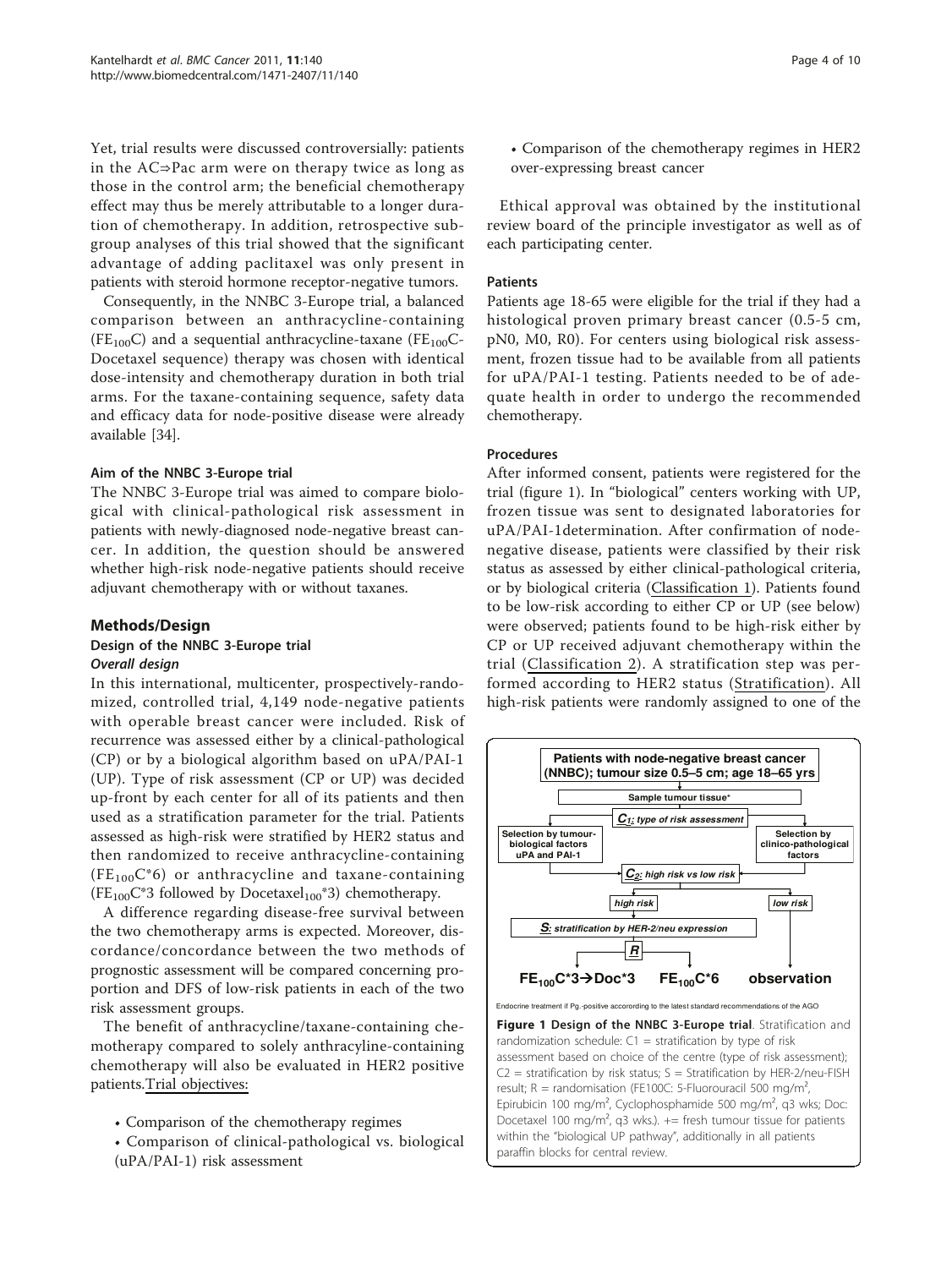two adjuvant chemotherapy schedules (FEC or FEC-Docetaxel) (Randomization). All patients received breast radiotherapy if breast conserving surgery had been performed. Radiotherapy, endocrine therapy, and trastuzumab were given according to current AGO recommendations at the time (<http://www.ago-online.org>).

## Risk Assessment

The gold standard to prospectively compare risk assessment procedures would have been randomisation of each patient to either CP or UP risk assessment. To avoid reduced accrual because of physicians' bias or patients not accepting such a rather complicated procedure, consistent risk assessment within each center was chosen as a clinically feasible procedure for the trial. Moreover, not all centers were logistically able to ascertain fresh frozen tissue for UP. Thus, randomization of the centers for method of risk assessment was not feasible. Accounting for individual conditions and preferences, each centre was therefore allowed to select the method of risk assessment for all of their patients.

## Risk assessment by clinical and pathological factors (CP)

The integrated clinical-pathological algorithm used to select high-risk patients was derived from the St. Gallen recommendations and the Nottingham Prognostic Index (NPI) system Centers using CP classified all patients younger than 35 years or with a G3 tumor, or with a HER2 positive tumor or with progesterone receptornegativity or vascular invasion as high-risk. In addition, patients with G2 tumors were considered high-risk if their tumor was  $\geq 2$  cm (figure 2).



## Risk assessment by biological factors (UP)

Centers using biological criteria classified all patients with G3 tumors or <35 years as high-risk, and all patients with G1 tumors as low-risk. Invasion factors uPA/PAI-1 were determined in all G2 tumors. If either factor was above the pre-defined cut-off, the patient was classified as high-risk. The other clinical and pathological factors did not influence biological risk assessment (Figure 3).

## Laboratory procedures

Tissue sampling for biological risk assessment (UP) was done either by excisional or by core-needle biopsy (3 biopsies sent). Core-needle biopsy material has been shown to allow reliable uPA/PAI-1 determination [[35](#page-9-0)]. Regarding excisional biopsies, the pathologist confirmed the diagnosis of breast cancer, excised a representative piece of the tumor (optimum 100-300 mg) and snapfroze it immediately in liquid nitrogen.

The centers received UP results within a maximum duration of 10 days.

In the trial, uPA and PAI-1 concentrations were measured in non-ionic, detergent-released, tumor-tissue extracts (Triton X-100) using the FEMTELLE<sup>®</sup> ELISA kit #899 by American Diagnostica (cut-off values had been previously validated for this kit [\[36](#page-9-0)]). Total protein measurements were performed by the Bicinchoninic acid (BCA) test (Pierce #23225). Tissue handling and methods of measurement have been extensively described elsewhere [\[37](#page-9-0)]. Patients with an uPA concentration of ≤3 ng/mg total protein and a PAI-1 concentration of  $\leq$ 14 ng/mg total protein in the Triton X-100 tissue extract of their primary tumor have a very low

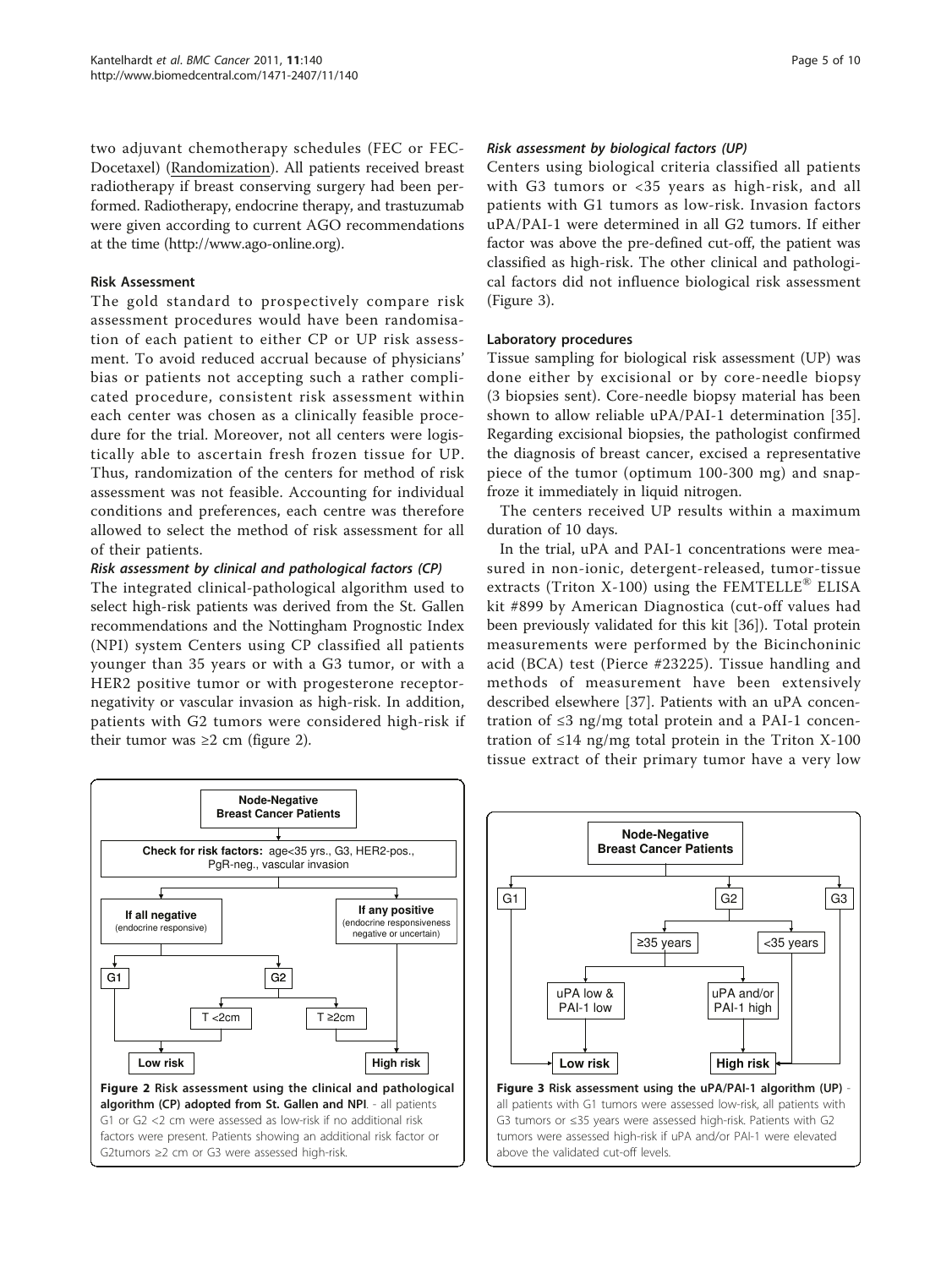risk of relapse and were consequently classified as lowrisk [[5\]](#page-8-0).

All laboratories participating in this multicenter trial also participated in the EORTC PBG supported international quality assurance program provided by the central trial laboratory (FCGJ Sweep, Nijmegen, Netherlands). The coefficient of variation showed a maximum of 12% for both assays.

## Chemotherapy

All patients received 3 cycles of  $FE_{100}C$  every 3 weeks consisting of 5-FU 500 mg/m2 IV, epirubicine 100 mg/ m2 IV infusion, and cyclophosphamide 500 mg/m<sup>2</sup> IV infusion. Prophylactic antiemetic treatment was given according to each center's policy, no prophylactic antibiotics or prophylactic granulocyte-colony stimulating factors (G-CSF) were allowed but secondary prophylaxis was allowed. Patients in the FEC arm then continued for another 3 cycles of FEC. Patients in the docetaxel arm continued with docetaxel 100 mg/m<sup>2</sup> IV every 3 weeks. Oral steroids were given for 3 days. Prophylactic G-CSF was recommended according to guidelines. Dose modification was done for hematological or non-hematological toxicity according to the protocol consistent with standard recommendations (National Cancer Institute).

## Radiotherapy, endocrine therapy and trastuzumab

All other adjuvant treatment was given according to current AGO recommendations [\[38](#page-9-0)].

## Follow-up

On-site monitoring was performed once for all centers after the last patient was included into the trial. All high-risk and low-risk patients are followed for 5 years. Data is entered by the local centers into an electronic data capture system.

## Statistical analyses

Endpoints were chosen as follows:

- 1. For the population treated by chemotherapy:
- Primary endpoint of the study is Disease-Free Survival (DFS)
- Secondary endpoints are: Overall Survival (OS) and Safety, and
- side-effects of chemotherapy in each study arm
- 2. For the entire population of registered patients:

• DFS in each low-risk group (or in each patient group stratified for type of risk selection, CP or UP, respectively), and

• proportion of node-negative breast cancer patients grouped into each low-risk group

## Sample size calculation Questions arising

1. NNBC3-Europe is a randomized, multicenter, open-label, phase III trial designed to detect - with adequate power - a difference in efficacy between two chemotherapy regimens in high-risk node-negative, operable breast cancer.

2. It will also quantify the discordance/accordance of clinical and pathological characteristics and of the biological characteristics with regard to risk assessment in all patients. Therefore, DFS of each low-risk group and of each patient group classified according to type of risk selection, respectively, will be compared as well as the proportion of node-negative breast cancer patients grouped into that particular low-risk group.

3. To investigate whether registered patients (lowrisk patients according to their particular risk assessment criterion) can still be discriminated with respect to their risk of first recurrence and survival if the other assessment criterion is used.

4. To investigate prospectively whether patients with HER2 over-expression have a higher benefit by an adjuvant anthracycline-taxane sequence than by a solely anthracycline-based combination.

Ad question 1 - difference between chemotherapy regimens The primary endpoint for the biometrical evaluation is DFS.

Assuming an event rate of 13% at 5 years follow-up in the standard  $FE_{100}C$  arm, a difference of 4% in the event rate is considered to be clinically relevant.

When the sample size in each group is 1,286, an exponential maximum-likelihood test of equality of survival curves with a 0.050 two-sided significance level will have 80% power to detect the difference between a group 1 exponential parameter of 0.0023 (equivalent to a 13% event rate at 5 years) and a group 2 exponential parameter of 0.0016 (equivalent to a 9% event rate at 5 years) (constant hazard ratio of 1.477).

## Ad question 2 - difference between risk assessment types

The primary endpoint for the biometrical evaluation is DFS. The power was computed for the question whether the two types of risk assessment are equivalent regarding DSF. The statistical analysis was planned under the condition that patient allocation to one of the two types of risk assessment is not randomized but depends on the policy of each center (see above). Therefore, it was expected that the two groups formed by the risk assessment methods are not homogeneously distributed regarding all relevant prognostic factors.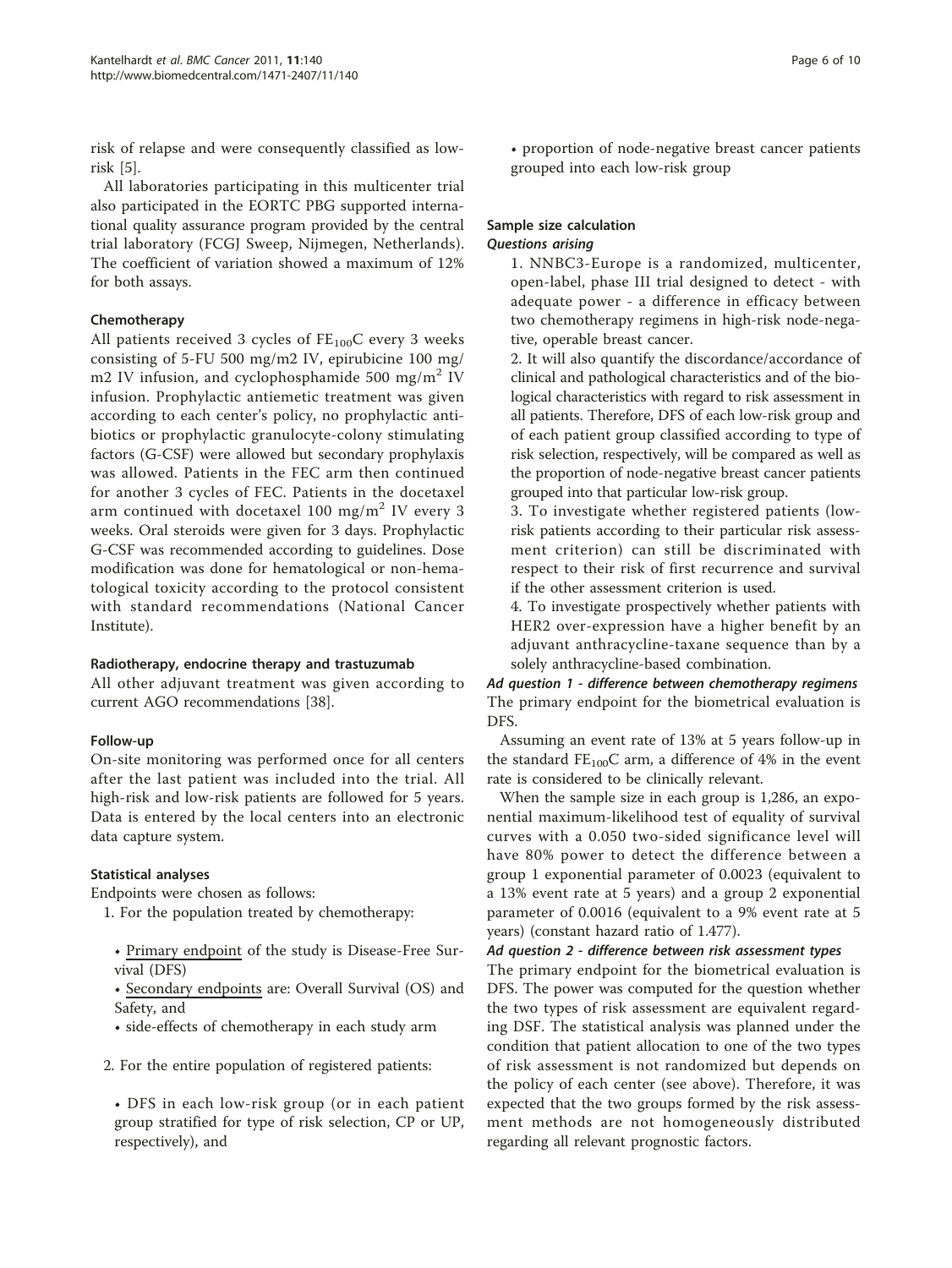There is no method described in the literature for an exact power calculation for multivariate statistical methods with event times as the endpoint and equivalence as the main question of the analysis. As an approximation for the power calculation, we used the known calculation for simple proportions as the endpoint and equivalence as the main question. In the final analysis, multivariate methods using DFS as the endpoint will be used.

If sample sizes in the groups are 1,900 and 3,800, a two-group large-sample normal approximation test of proportions with a one-sided 0.010 significance level will have 76% power to reject the null hypothesis that the two groups are not equivalent (the difference in proportions is 0.02 or farther from zero in the same direction) in favor of the alternative hypothesis that the proportions in the two groups are equivalent, assuming that the expected difference in proportions is 0.000 and the overall proportion of disease-free patients is 0.959.

#### Closure of recruitment after entering 4,149 patients

In December 2008, the steering committee decided to close recruitment to the trial due to several reasons:

- The estimated number of patients needed to answer the chemotherapy question was definitely reached.
- The answer to the second question concerning the difference between the risk assessment groups will probably be answered since the sample size was calculated rather generously due to lack of an exact power calculation for multivariate statistical methods with event times as the endpoint and equivalence as the main question of the analysis (see above).
- Since initially there was a rather slow inclusion of patients, the actual recruitment fell behind the planned recruitment and premature closure was a predefined possibility.

#### **Discussion**

Estrogen receptor status and HER2 expression are clear predictive factors in breast cancer indicating who will benefit from endocrine and anti-HER2 therapy. No such factor has yet been found to predict response to chemotherapy. So far, only some clinical and pathological factors estimating prognosis have been identified. Since chemotherapy is associated with side-effects and reduced quality of life, the indications should be carefully decided. Node-positive patients will most likely benefit from adjuvant chemotherapy in a significant way. Node-negative patients are a heterogeneous group where 70% of the patients will be cured by loco-regional therapy alone. Especially for patients with G2-tumours, there are no good prognostic factors. Recently, numerous biological

tests have been suggested for risk estimation in such cases. Only a few are currently recommended by international guidelines (AGO, ASCO, National Comprehensive Cancer Network). uPA/PAI-1 have been evaluated by a prospective trial showing independent prognostic value even after 10 years of follow-up (Chemo N0 trial). A meta-analysis including more than 8,000 patients validated this independent prognostic value. This NNBC-3 Europe trial is the confirmatory trial regarding the prognostic value of these factors. Moreover, the important questions of optimal chemotherapy in high-risk node-negative patients and of identifying node-negative patients benefitting from adjuvant taxane-containing therapy are addressed. 4,149 patients were included and the recruitment was closed in January 2009. First results will be available in 2011 when 142 events have been observed.

#### Acknowledgements

The investigators are very grateful to all patients who participated in the trial.

This manuscript is written on behalf of all the participating centers of the NNBC 3-Europe study group.

Participating Centers: Aachen, Universitätsklinikum Aachen, Frauenklinik für Gynäkologie und Geburtshilfe; Aalen, Ostalb-Klinikum, ABC Brustzentrum, Frauenklinik; Amberg, Klinikum St. Marien, Frauenklinik; Amberg, Oberpfalz, Onkologische Schwerpunktpraxis; Aschaffenburg, Klinikum Aschaffenburg, Frauenklinik; Augsburg, Klinikum Augsburg, Frauenklinik; Aurich, Ostfriesland, Onkologische Praxis; Avignon, Institut Sainte-Catherine, France; Bergisch Gladbach, Ev. Krankenhaus Bergisch Gladbach, Gynäkologie; Berlin, DRK Kliniken Köpenick, Frauenklinik; Bielefeld, Franziskus Hospital, Frauenklinik; Bietigheim-Bissingen, Klinikum Ludwigsburg-Bietigheim, KH Bietigheim, Gynäkologie; Böblingen, Klinikum Sindelfingen-Böblingen/Kliniken Böblingen, Frauenklinik; Bonn, Johanniter Krankenhaus, Gynäkologie und Geburtshilfe; Bonn, Universitätsklinikum, Anstalt des öffentl. Rechts, Frauenklinik; Bordeaux, Polyclinique Bordeaux Nord Aquitaine, France; Bottrop, Marienhospital Bottrop gGmbH, Klinik f. Gynäkologie u. Geburtshilfe; Bremen, Evangelisches Diakonie-Krankenhaus, Frauenklinik; Bremen, Klinikum Bremen Nord, Frauenklinik/Brustzentrum; Bremen, Onkologische Schwerpunktpraxis; Bremerhaven, Klinikum Bremerhaven Reinkenheide, Frauenklinik; Brest Cedex, Centre Hospitalier Universitaire de Brest/Hopital Morvan, Institute de Cancerologie et d'Hematologie, France; Buchholz, Onkologische Praxis im KH Buchholz; Celle, Allgm. Krankenhaus Celle, Frauenklinik; Chemnitz, Sachs, Gynäkologie/Onkologie, Praxis; Clermond-Ferrand, Centre Jean-Perrin, France; Darmstadt, Klinikum Darmstadt, Frauenklinik; Deggendorf, Klinikum Deggendorf, Abt. f. Senologie, Mammazentrum; Dortmund, Knappschaftskrankenhaus Dortmund, Frauenklinik/Geburtshilfe; Duisburg, Ev. Bethesda Krankenhaus, Frauenklinik II, Senologie; Düren, Rheinl, St. Marien Hospital Düren, Gynäkologisch-geburtshilfliche Abteilung; Düsseldorf, Heinrich-Heine-Universität Düsseldorf, Frauenklinik; Düsseldorf, Kaiserswerther Diakonie - Florence-Nightingale-Krankenhaus, Onkologische Tagesklinik; Ebersberg, Kreiskrankenhaus Ebersberg, Gynäkologisch-onkologische Abteilung; Erkelenz, Praxis Dr. Adhami, Facharzt für Frauenheilkunde und Geburtshilfe; Essen, Universitätsklinikum Essen, Klinik für Frauenheilkunde und Geburtshilfe; Esslingen, Kliniken Esslingen, Gynäkologie Onkologie, Frauenklinik; Frankenthal, Pfalz, Stadtklinik Frankenthal, Gynäkologie/ Geburtshilfe; Frankfurt, Klinikum der J. W. Goethe Universität, Zentrum der Frauenheilkunde und Geburtshilfe; Frankfurt/Höchst, Klinikum Frankfurt Höchst GmbH, Klinik für Gynäkologie und Geburtshilfe; Freiburg im Breisgau, Praxis für Interdisziplinäre Onkologie & Hämatologie, Fürth, Brustzentrum und Onkologische Gemeinschaftspraxis Fürth; Gehrden, Robert-Koch-Krankenhaus, Frauenklinik; Gelnhausen, Main-Kinzig-Kliniken, Frauenklinik; Gifhorn, Kreiskrankenhaus Gifhorn, Interdisziplinäres Brustzentrum; Görlitz, Neiße, Malteser Krankenhaus St. Carolus, Praxis für Onkologie; Greifswald, Universität Greifswald, Klinik für Frauenheilkunde und Geburtshilfe, alte Frauenklinik; Grevenbroich, Kreiskrankenhaus Grevenbroich, Frauenklinik;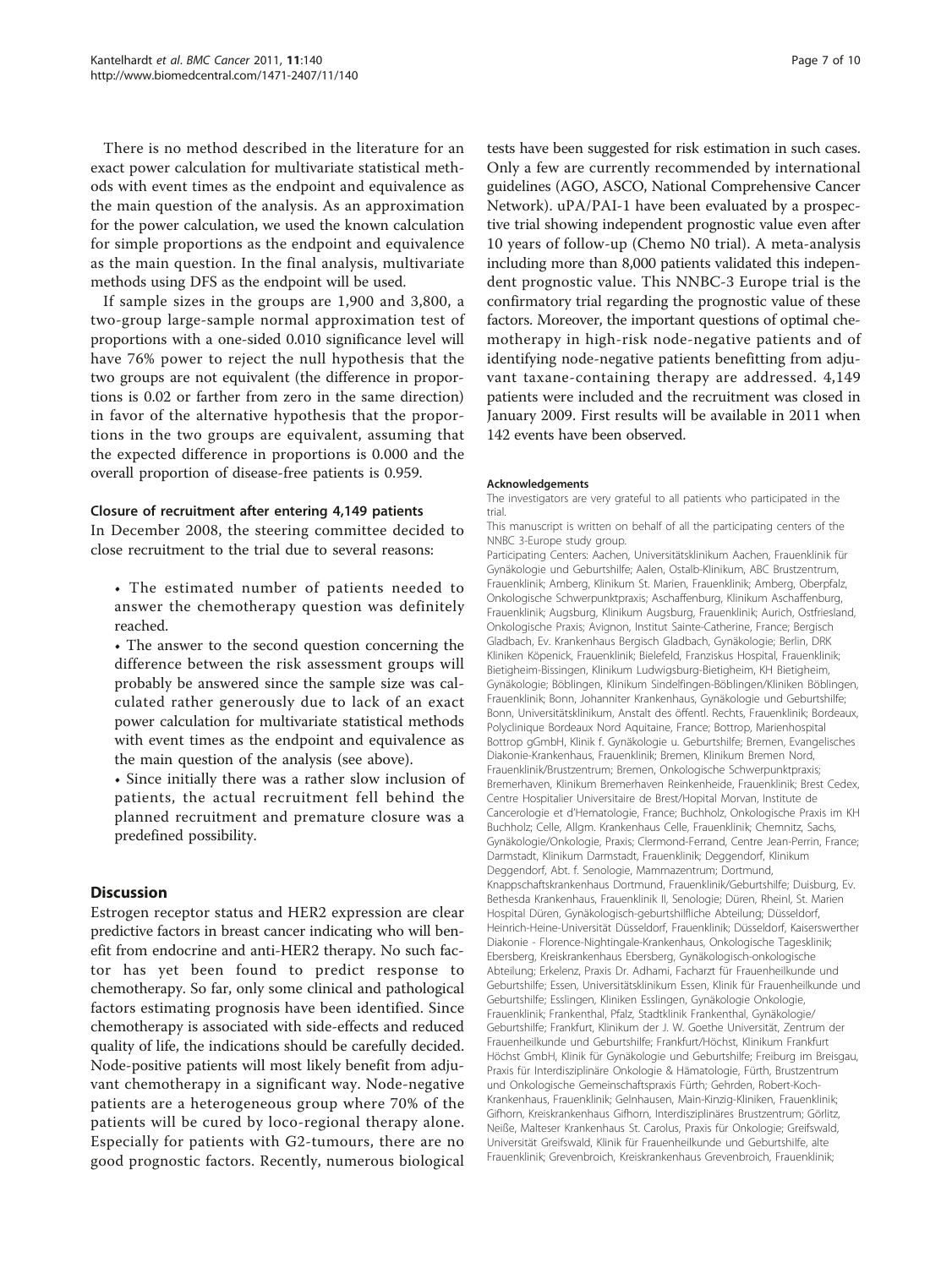Halle/Saale, Krankenhaus St. Elisabeth und St. Barbara Halle, Klinik für Gynäkologie und Geburtshilfe; Halle/Saale, Martin-Luther-Universität Halle Wittenberg, Universitätsklinik u. Poliklinik f. Gynäkologie; Hamburg, Asklepios Klinik Barmbek, Brustzentrum; Hamburg, Krankenhaus Elim am Diakonieklinikum Hamburg, Frauenklinik und Brustzentrum; Hamburg, Onkologische Tagesklinik, Zentrum für operative und onkologische Gynäkologie; Hamburg, Praxisklinik Harburger Ring; Hamburg, Universitätsklinikum Hamburg-Eppendorf, Klinik und Poliklinik für Gynäkologie; Hanau, Klinikum Stadt Hanau, Frauenklinik; Hannover, Gynäkologisch-onkologische Praxis; Hannover, Henriettenstiftung, Frauenklinik; Hannover, Medizinische Hochschule Hannover, Zentrum Frauenheilkunde/Brustzentrum; Hannover, Vinzenzkrankenhaus, Gynäkologie; Heide, Westküstenklinikum Heide, Frauenklinik; Heppenheim, Bergstraße, Kreiskrankenhaus Bergstraße, Gynäkologie und Geburtshilfe; Hilden, St. Josefs Krankenhaus Hilden, Abteilung für Senologie/Brustzentrum; Hildesheim, Gemeinschaftspraxis, Gynäkologie; Ilsede, Frauenarztpraxis; Itzehoe, Klinikum Itzehoe, Holsteinisches Brustzentrum; Jena, Universitätsklinikum, Klinik für Frauenheilkunde und Geburtshilfe; Karlsruhe, Ev. Diakonissen Krankenhaus, Frauenklinik; Karlsruhe, St. Vincentius Kliniken Karlsruhe, St. Marien - Klinik gGmbH Fachklinik für Frauenheilkunde und Geburtshilfe; Kassel, Gemeinschaftspraxis am Rhönplatz, Standort Onkologie; Kassel, Gemeinschaftspraxis, Hämatologie und Onkologie; Kassel, Klinikum Kassel GmbH, Gynäkologische Ambulanz; Kaufbeuren, Klinikum Kaufbeuren Ostallgäu, Frauenklinik; Koblenz am Rhein, Institut für Versorgungsforschung in der Onkologie, Praxisklinik für Hämatologie und Onkologie; Köln, Praxis Innere Medizin, Hämatologie; Köln, St. Elisabeth-KKH, Brustzentrum Köln-Hohenlind; Köln, Unifrauenklinik Köln, Studienzentrum Gynäkologie; La Roche Sur Yon Cedex, Centre Hospitalier Departemental, Les Oudairies, France; Landsberg a Lech, Klinikum Landsberg am Lech; Landshut, Gemeinschaftspraxis Dres. Vehling-Kaiser/Greif, Hämatologie und Internistische Onkologie; Landshut, Klinikum Landshut, Frauenklinik; Limburg, St. Vincenz Krankenhaus, Frauenklinik; Limoges Cedex, CHU de Limoges/ Hopital Dupuytren, France; Lübeck, Universitätsklinikum Schleswig-Holstein, Frauenklinik; Ludwigsburg, Württ, Klinikum Ludwigsburg, Frauenklinik; Magdeburg, Klinikum der Otto-v.-Guericke-Universität, Frauenklinik; Magdeburg, Klinikum Magdeburg gGmbH, Klinik f. Hämatologie/Onkologie; Mainz, Katholisches Klinikum Mainz - St. Vincenz u. Elisabeth Hospital, Frauenklinik; Mainz, Universitätsmedizin Mainz, Klinik für Gynäkologie und Frauenheilkunde; Mannheim, Universitätsklinikum Mannheim, Frauenklinik; Marktredwitz, Klinikum Fichtelgebirge, Frauenklinik; Meiningen, Klinikum Meiningen GmbH, Frauenklinik; Memmingen, Klinikum Memmingen, Onkologie; Meppen, Ludmillenstift Krankenhaus/Emsländisches Brustzentrum, Gynäkologie und Geburtshilfe; Minden, Klinikum Minden, Zentrum für Innere Medizin, Klinik für Hämatologie/Onkologie; Montpellier cédex 5, Centre Val d'Aurelle Paul Lamarque, France; München, Klinikum der Universität München/Klinikum Großhadern, Frauenklinik; München, Klinikum rechts der Isar der Techn. Univ. München, Frauenklinik; München, Städt. Klinikum München Harlaching GmbH, Brustzentrum Süd; Mutlangen, Klinikum Schwäbisch-Gmünd, Gynäkologie und Gynäkolog. Onkologie; Neubrandenburg, Dietrich-Bonhoeffer Klinikum, Frauenklinik; Neumarkt, Klinikum Landkreis Neumarkt, Frauenklinik; Neumarkt, Praxis im Klinikum Neumarkt; Neuss, Johanna Etienne Krankenhaus Neuss, Gynäkologie; Neuwied, Marienhaus Klinikum, St. Elisabeth Neuwied; Nordhausen, Südharz Krankenhaus, Frauenklinik; Nürnberg, Mittelfr, Klinikum Nürnberg Nord, Medizinische Klinik 5, Schwerpunkt Hämatologie/Onkologie; Offenbach a.M., Klinikum Offenbach, Klinik für Gynäkologie und Geburtshilfe; Offenbach am Main, Ketteler-Krankenhaus Offenbach, Abteilung für Geburtshilfe und Gyäkologie; Olpe, Biggesee, Martinus Hospital Siegen-Olpe, Brustzentrum; Ostfildern, Paracelsus Krankenhaus Ruit, Brustzentrum; Paderborn, St. Vincenz-Krankenhaus, Frauenklinik; Passau, Klinikum Passau, Gynäkologische Onkologie; Pforzheim, Krankenhaus Siloah, Gynäkologie und Geburtshilfe; Pinneberg, Onkologische Praxis Pinneberg, Innere Medizin, Hämatologie, intern. Onkologie; Püttlingen, Knappschaftskrankenhaus Püttlingen, Frauenklinik; Regensburg, Schwerpunktpraxis, Hämatologie, Onkologie; Remagen, Praxis f. Innere Medizin, Hämatologie u. Onkologie; Remscheid, Sana Klinikum, Frauenklinik; Reutlingen, Klinikum am Steinenberg, Frauenklinik; Rheinfelden, Frauenklinik Rheinfelden Betriebs GmbH, Geburtshilfe, Gynäkologie, Brustzentrum; Rostock, Klinikum Südstadt, Universitätsfrauenklinik; Rottweil, Kreiskrankenhaus Rottweil, Frauenklinik; Rouen cédex 1, Centre Henri Becquerel, France; Saarlouis, DRK Krankenhaus

Saarlouis, Gynäkologie; Saarlouis, St. Elisabeth-Klinik Saarlouis, Kooperatives Brustzentrum Saarlouis; Salzwedel, Altmark-Klinikum gGmbH/Krankenhaus Salzwedel, Klinik für Frauenheilkunde/Brustzentrum Altmark; Schwandorf, Gemeinschaftspraxis Gynäkologie; Schweinfurt, Leopoldina-Krankenhaus der Stadt Schweinfurt, Frauenklinik; Schwerin, Klinikum Schwerin, Frauenklinik; Siegen, Ev. Jung-Stilling Krankenhaus, Frauenklinik; Siegen, St. Marien-Krankenhaus gGmbH, Brustzentrum Siegen/Olpe; Sigmaringen, Kliniken Landkreis Sigmaringen GmbH, Gynäkologie und Geburtshilfe; Simmern, Hunsrück Klinik kreuznacher diakonie, Gynäkologie/Geburtshilfe; Solingen, Städt. Klinikum Solingen, Frauenklinik; Stade, MVZ Onkologie/Hämatologie in der Klinik; Stendal, Johanniter-Krankenhaus Genthin-Stendal, Klinik für Frauenheilkunde und Geburtshilfe; Stralsund, Klinikum Stralsund, Frauenklinik; Straubing, Onkologische Schwerpunktpraxis Straubing; Suhl, Zentralklinikum Suhl gGmbH, Frauenklinik; Tours Cedex, Centre Hospitalier Universitaire de Tours/Hôpital Bretonneau, France; Troisdorf, GOSPL - Gesellschaft für onkologische Studien, Hämatologie und Onkologie; Tübingen, Universitätsfrauenklinik Tübingen, Frauenklinik; Ulm, Universitätsklinikum, Frauenklinik; Vechta, St. Marienhospital Vechta, Frauenklinik/Perinatalzentrum; Villingen-Schwenningen, Klinikum Villingen-Schwenningen, Frauenheilkunde und Geburtshilfe; Weiden, Klinikum Weiden, Brustzentrum; Weinheim, Krankenhaus Weinheim, Gynäkologie und Geburtshilfe; Wernigerode, Harz-Klinikum GmbH, Frauenklinik; Westerstede, Ammerland Klinik GmbH, Frauenklinik; Wiesbaden, Asklepios Paulinen Klinik, Frauenklinik; Wiesbaden, Dr.-Horst-Schmidt-Kliniken, Klinik f. Gyn. und gyn. Onkologie; Wiesbaden, St. Josefs-Hospital, Gynäkologie und Geburtshilfe; This trial was funded by unrestricted grants from Sanofi-Aventis Deutschland GmbH Pfizer Pharma GmbH and Roche Pharma AG. The trial was supported by NBL Program Martin-Luther-Universitaet Halle-

#### Author details

Wittenberg # FKZ 15/29 and 17/37.

<sup>1</sup> Klinik und Poliklinik für Gynäkologie, Martin-Luther Universität, Halle Saale, Germany. <sup>2</sup>Klinik für Gynäkologie, Johannes Gutenberg-Universität, Mainz Germany. <sup>3</sup>Centre Henri Becquerel, OB-GYN, Rouen, France. <sup>4</sup>Klinik für Gynäkologie, Klinikum Deggendorf, Deggendorf, Germany. <sup>5</sup>Klinik für Gynäkologie, Klinikum Fürth, Fürth, Germany. <sup>6</sup>Eberhard Karls Universität, IMB Tübingen, Germany. <sup>7</sup>Frauenklinik, Technische Universität, München, Germany. <sup>8</sup>Department of Laboratory Medicine Radboud University Nijmegen Medical Cente, Nijmegen, the Netherlands. <sup>9</sup>German Breast Group GmbH, GBG, Neu-Isenburg, Germany. 10Laboratoire de Transfer en Oncologie Biologieque, l'AP-HM, Marseille, France. <sup>11</sup>Klinik und Poliklinik für Gynäkologie. Universitätsklinikum Hamburg-Eppendorf, Hamburg, Germany. <sup>12</sup>Brustzentrum, Frauenklinik, Universität zu Köln, Cologne, Germany.

#### Authors' contributions

EJK made substantial contributions to the concept and design of the study, coordinates the study and has drafted the manuscript; MV made substantial contributions to the concept and design of the study, coordinates laboratory testing and has helped drafting the manuscript; MS made substantial contributions to the concept and design of the study, coordinates the study and critically revised the manuscript; CV coordinates the study and critically revised the manuscript; DA coordinates the study and critically revised the manuscript; VH coordinates the study and critically revised the manuscript; CM made substantial contributions to the concept and design of the statistical part of the study, coordinates the statistics of the study and critically revised the manuscript; PD coordinates the study and critically revised the manuscript; MS made substantial contributions to the concept and design of the study, coordinates laboratory testing and critically revised the manuscript; FS made substantial contributions to the concept and design of the trial, coordinates laboratory testing and critically revised the manuscript; GvM made substantial contributions to the concept and design of the trial, coordinates the trial and critically revised the manuscript; PM made substantial contributions to the concept and design of the trial, coordinates the trial in France and critically revised the manuscript; FJ made substantial contributions to the concept and design of the trial, coordinates the trial and critically revised the manuscript; CT is responsible for concept and design of the trial, is principal investigator of the trial and critically revised the manuscript; NH is responsible for concept and design of the trial, is principal investigator of the trial and critically revised the manuscript. All authors read and approved the final manuscript.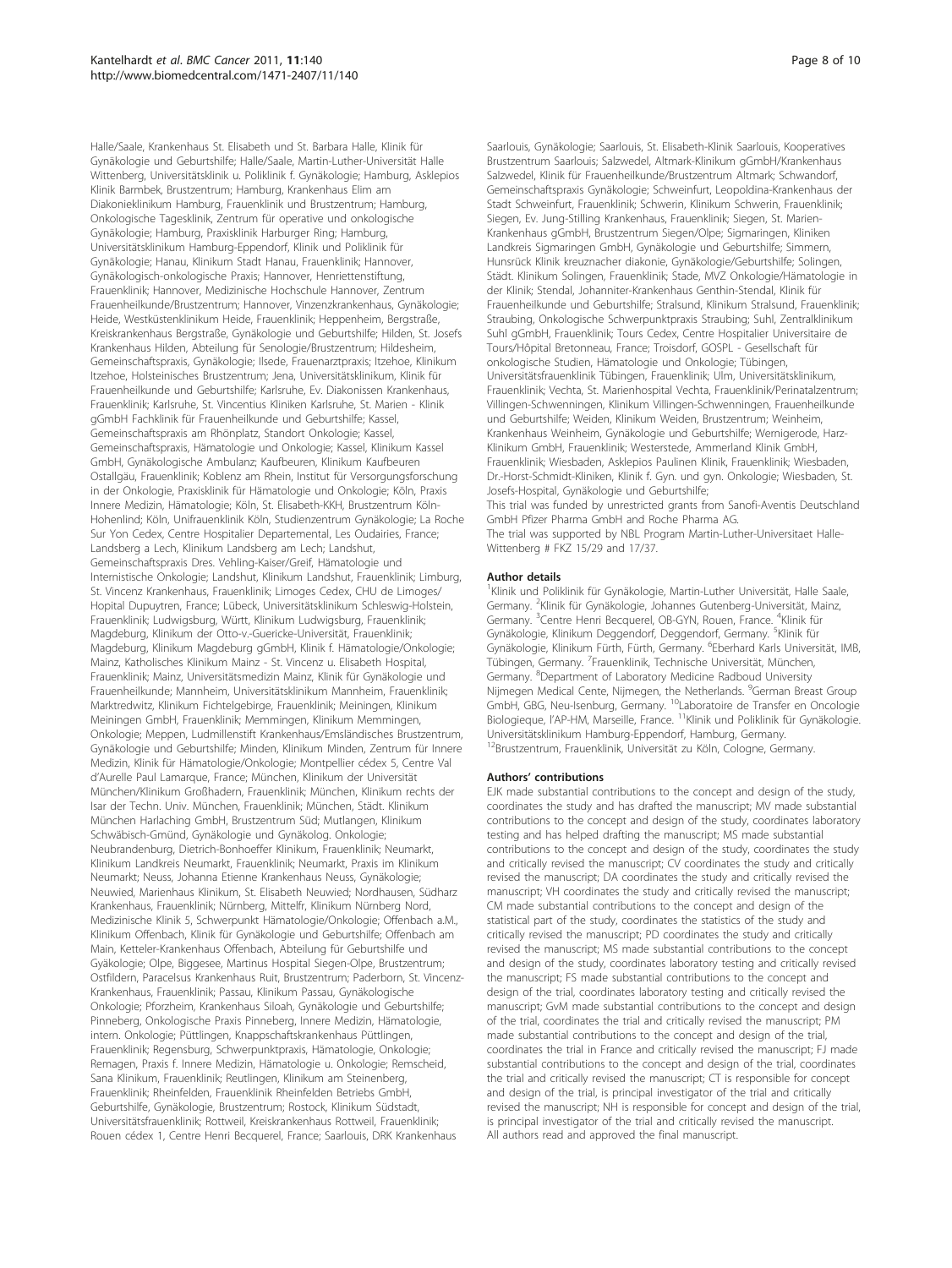#### <span id="page-8-0"></span>Competing interests

The trial has received unrestricted funding for the trial from Sanofi-Aventis Deutschland GmbH Pfizer Pharma GmbH and Roche Pharma AG. The trial was supported by NBL Program Martin-Luther-University # FKZ 15/29. It is possible that these organizations may gain or loose financially from the publication of this manuscript. The authors declare that they have no other competing interests.

#### Received: 21 November 2010 Accepted: 16 April 2011 Published: 16 April 2011

#### References

- 1. Goldhirsch A, Ingle JN, Gelber RD, Coates AS, Thürlimann B, Senn HJ: [Panel](http://www.ncbi.nlm.nih.gov/pubmed/19535820?dopt=Abstract) [members: Thresholds for therapies: highlights of the St Gallen](http://www.ncbi.nlm.nih.gov/pubmed/19535820?dopt=Abstract) [International Expert Consensus on the primary therapy of early breast](http://www.ncbi.nlm.nih.gov/pubmed/19535820?dopt=Abstract) [cancer 2009.](http://www.ncbi.nlm.nih.gov/pubmed/19535820?dopt=Abstract) Ann Oncol 2009, 20:1319-29.
- 2. Harbeck N, Alt U, Berger U, Krüger A, Thomssen C, Jänicke F, Höfler H, Kates RE, Schmitt M: [Prognostic impact of proteolytic factors \(urokinase](http://www.ncbi.nlm.nih.gov/pubmed/11555589?dopt=Abstract)[type plasminogen activator, plasminogen activator inhibitor 1, and](http://www.ncbi.nlm.nih.gov/pubmed/11555589?dopt=Abstract) [cathepsins B, D, and L\) in primary breast cancer reflects effects of](http://www.ncbi.nlm.nih.gov/pubmed/11555589?dopt=Abstract) [adjuvant systemic therapy.](http://www.ncbi.nlm.nih.gov/pubmed/11555589?dopt=Abstract) Clin Cancer Res 2001, 7:2757-64.
- Jänicke F, Prechtl A, Thomssen C, Harbeck N, Meisner C, Untch M, Sweep CG, Selbmann HK, Graeff H, Schmitt M, German N0 Study Group: [Randomized adjuvant chemotherapy trial in high-risk, lymph node](http://www.ncbi.nlm.nih.gov/pubmed/11416112?dopt=Abstract)[negative breast cancer patients identified by urokinase-type](http://www.ncbi.nlm.nih.gov/pubmed/11416112?dopt=Abstract) [plasminogen activator and plasminogen activator inhibitor type 1.](http://www.ncbi.nlm.nih.gov/pubmed/11416112?dopt=Abstract) J Natl Cancer Inst 2001, 93:913-20.
- 4. Cufer T, Borstnar S, Vrhovec I: [Prognostic and predictive value of the](http://www.ncbi.nlm.nih.gov/pubmed/12841679?dopt=Abstract) [urokinase-type plasminogen activator \(uPA\) and its inhibitors PAI-1 and](http://www.ncbi.nlm.nih.gov/pubmed/12841679?dopt=Abstract) [PAI-2 in operable breast cancer.](http://www.ncbi.nlm.nih.gov/pubmed/12841679?dopt=Abstract) Int J Biol Markers 2003, 18:106-115.
- Jänicke F, Schmitt M, Pache L, Ulm K, Harbeck N, Höfler H, Graeff H: [Urokinase \(uPA\) and its inhibitor PAI-1 are strong and independent](http://www.ncbi.nlm.nih.gov/pubmed/8435475?dopt=Abstract) [prognostic factors in node-negative breast cancer.](http://www.ncbi.nlm.nih.gov/pubmed/8435475?dopt=Abstract) Breast Cancer Res Treat 1993, 24:195-208.
- 6. Harbeck N, Dettmar P, Thomssen C, Henselmann B, Kuhn W, Ulm K, Jänicke F, Höfler H, Graeff H, Schmitt M: [Prognostic impact of tumor](http://www.ncbi.nlm.nih.gov/pubmed/9703782?dopt=Abstract) [biological factors on survival in node-negative breast cancer.](http://www.ncbi.nlm.nih.gov/pubmed/9703782?dopt=Abstract) Anticancer Res 1998, 18:2187-97.
- 7. Thomssen C, Jänicke F, Harbeck N: [Clinical relevance of prognostic factors](http://www.ncbi.nlm.nih.gov/pubmed/14605459?dopt=Abstract) [in axillary node-negative breast cancer.](http://www.ncbi.nlm.nih.gov/pubmed/14605459?dopt=Abstract) Onkologie 2003, 26:438-45.
- Harbeck N, Schmitt M, Meisner C, Friedel C, Untch M, Schmidt M, Lisboa B, Sweep F, Jänicke F, Thomssen C, Chemo N0 Study Group: Final 10-year Analysis for Prospective Multicenter Chemo-N0 Therapy Trial Validates ASCO-recommended Biomarkers uPA and PAI-1 for Therapy Decision Making in Node-negative Breast Cancer. J Clin Oncol 2009, 27:15.
- 9. Thomssen C, Vetter M, Schmidt M, Veyret C, Meisner C, von Minckwitz G, Martin P, Sweep F, Paepke D, Harbeck N, on behalf of the NNBC-3 Study Group: ASCO recommended prognostic factors uPA and PAI-1 in nodenegative breast cancer patients compared to clinico-pathological risk assessment in the NNBC 3-Europe trial. J Clin Oncol 2009, 27(15S):544.
- 10. Thomssen C, Janicke F: [Do we need better prognostic factors in node](http://www.ncbi.nlm.nih.gov/pubmed/10708928?dopt=Abstract)[negative breast cancer? Pro.](http://www.ncbi.nlm.nih.gov/pubmed/10708928?dopt=Abstract) Eur J Cancer 2000, 36:293-8.
- 11. Harbeck N, Kates RE, Schmitt M, Gauger K, Kiechle M, Janicke F, Thomassen C, Look MP, Foekens JA: [Urokinase-type plasminogen](http://www.ncbi.nlm.nih.gov/pubmed/15585071?dopt=Abstract) [activator and its inhibitor type 1 predict disease outcome and therapy](http://www.ncbi.nlm.nih.gov/pubmed/15585071?dopt=Abstract) [response in primary breast cancer.](http://www.ncbi.nlm.nih.gov/pubmed/15585071?dopt=Abstract) Clin Breast Cancer 2004, 5:348-52, 2004.
- 12. Look MP, van Putten WL, Duffy MJ, Harbeck N, Christensen IJ, Thomssen C, Kates R, Spyratos F, Fernö M, Eppenberger-Castori S, Sweep CG, Ulm K, Peyrat JP, Martin PM, Magdelenat H, Brünner N, Duggan C, Lisboa BW, Bendahl PO, Quillien V, Daver A, Ricolleau G, Meijer-van Gelder ME, Manders P, Fiets WE, Blankenstein MA, Broët P, Romain S, Daxenbichler G, Windbichler G, Cufer T, Borstnar S, Kueng W, Beex LV, Klijn JG, O'Higgins N, Eppenberger U, Jänicke F, Schmitt M, Foekens JA: [Pooled analysis of](http://www.ncbi.nlm.nih.gov/pubmed/11792750?dopt=Abstract) [prognostic impact of urokinase-type plasminogen activator and its](http://www.ncbi.nlm.nih.gov/pubmed/11792750?dopt=Abstract) [inhibitor PAI-1 in 8377 breast cancer patients.](http://www.ncbi.nlm.nih.gov/pubmed/11792750?dopt=Abstract) J Natl Cancer Inst 2002, 94:116-28.
- 13. McGuire WL, Tandon AK, Alred DC, Chamness GC, Clark GM: [Commentaries. How to use prognostic factors in axillary node-negative](http://www.ncbi.nlm.nih.gov/pubmed/2189998?dopt=Abstract) [breast cancer patients.](http://www.ncbi.nlm.nih.gov/pubmed/2189998?dopt=Abstract) J Natl Cancer Inst 1990, 82:1006-1015.
- 14. Harris L, Fritsche H, Mennel R, Norton L, Ravdin P, Taube S, Somerfield MR, Hayes DF, Bast RC Jr, American Society of Clinical Oncology: [American](http://www.ncbi.nlm.nih.gov/pubmed/17954709?dopt=Abstract)

[Society of Clinical Oncology 2007 update of recommendations for the](http://www.ncbi.nlm.nih.gov/pubmed/17954709?dopt=Abstract) [use of tumor markers in breast cancer.](http://www.ncbi.nlm.nih.gov/pubmed/17954709?dopt=Abstract) J Clin Oncol 2007, 25:5287-312.

- 15. Diagnosis and Treatment of Patients with Primary and Metastatic Breast Cancer. [[http://www.ago-online.de/index.php?](http://www.ago-online.de/index.php?site=mamma_guide&lang=de) [site=mamma\\_guide&lang=de\]](http://www.ago-online.de/index.php?site=mamma_guide&lang=de).
- 16. Paik S, Shak S, Tang G, Kim C, Baker J, Cronin M, Baehner FL, Walker MG, Watson D, Park T, Hiller W, Fisher ER, Wickerham DL, Bryant J, Wolmark N: [A](http://www.ncbi.nlm.nih.gov/pubmed/15591335?dopt=Abstract) [multigene assay to predict recurrence of tamoxifen-treated, node](http://www.ncbi.nlm.nih.gov/pubmed/15591335?dopt=Abstract)[negative breast cancer.](http://www.ncbi.nlm.nih.gov/pubmed/15591335?dopt=Abstract) N Engl J Med 2004, 351:2817-26.
- 17. Harbeck N, Salem M, Nitz U, Gluz O, Liedtke C: [Personalized treatment of](http://www.ncbi.nlm.nih.gov/pubmed/20554119?dopt=Abstract) [early stage breast cancer: Present concepts and future directions.](http://www.ncbi.nlm.nih.gov/pubmed/20554119?dopt=Abstract) Cancer Treat Rev 2010, 36:584-94.
- 18. Cardoso F, Van't Veer L, Rutgers E, Loi S, Mook S, Piccart-Gebhart MJ: [Clinical application of the 70-gene profile: the MINDACT trial.](http://www.ncbi.nlm.nih.gov/pubmed/18258980?dopt=Abstract) J Clin Oncol 2008, 26:729-35.
- 19. Foekens JA, Atkins D, Zhang Y, Sweep FC, Harbeck N, Paradiso A, Cufer T, Sieuwerts AM, Talantov D, Span PN, Tjan-Heijnen VC, Zito AF, Specht K, Hoefler H, Golouh R, Schittulli F, Schmitt M, Beex LV, Klijn JG, Wang Y: [Multicenter validation of a gene expression-based prognostic signature in](http://www.ncbi.nlm.nih.gov/pubmed/16505412?dopt=Abstract) [lymph node-negative primary breast cancer.](http://www.ncbi.nlm.nih.gov/pubmed/16505412?dopt=Abstract) J Clin Oncol 2006, 24:1665-71.
- 20. Ma XJ, Wang Z, Ryan PD, Isakoff SJ, Barmettler A, Fuller A, Muir B, Mohapatra G, Salunga R, Tuggle JT, Tran Y, Tran D, Tassin A, Amon P, Wang W, Wang W, Enright E, Stecker K, Estepa-Sabal E, Smith B, Younger J, Balis U, Michaelson J, Bhan A, Habin K, Baer TM, Brugge J, Haber DA, Erlander MG, Sgroi DC: [A two-gene expression ratio predicts clinical](http://www.ncbi.nlm.nih.gov/pubmed/15193263?dopt=Abstract) [outcome in breast cancer patients treated with tamoxifen.](http://www.ncbi.nlm.nih.gov/pubmed/15193263?dopt=Abstract) Cancer Cell 2004, 5:607-16.
- 21. Ma XJ, Hilsenbeck SG, Wang W, Ding L, Sgroi DC, Bender RA, Osborne CK, Allred DC, Erlander MG: [The HOXB13:IL17BR expression index is a](http://www.ncbi.nlm.nih.gov/pubmed/17008703?dopt=Abstract) [prognostic factor in early-stage breast cancer.](http://www.ncbi.nlm.nih.gov/pubmed/17008703?dopt=Abstract) J Clin Oncol 2006, 24:4611-9.
- 22. Napieralski R, Brünner N, Mengele K, Schmitt M: [Emerging biomarkers in](http://www.ncbi.nlm.nih.gov/pubmed/20701440?dopt=Abstract) [breast cancer care.](http://www.ncbi.nlm.nih.gov/pubmed/20701440?dopt=Abstract) Biomark Med 2010, 4:505-22.
- 23. Perou CM, Sørlie T, Eisen MB, van de Rijn M, Jeffrey SS, Rees CA, Pollack JR, Ross DT, Johnsen H, Akslen LA, Fluge O, Pergamenschikov A, Williams C, Zhu SX, Lønning PE, Børresen-Dale AL, Brown PO, Botstein D: [Molecular](http://www.ncbi.nlm.nih.gov/pubmed/10963602?dopt=Abstract) [portraits of human breast tumours.](http://www.ncbi.nlm.nih.gov/pubmed/10963602?dopt=Abstract) Nature 2000, 406:747-52.
- 24. Sørlie T, Perou CM, Tibshirani R, Aas T, Geisler S, Johnsen H, Hastie T, Eisen MB, van de Rijn M, Jeffrey SS, Thorsen T, Quist H, Matese JC, Brown PO, Botstein D, Eystein Lønning P, Børresen-Dale AL: [Gene](http://www.ncbi.nlm.nih.gov/pubmed/11553815?dopt=Abstract) [expression patterns of breast carcinomas distinguish tumor subclasses](http://www.ncbi.nlm.nih.gov/pubmed/11553815?dopt=Abstract) [with clinical implications.](http://www.ncbi.nlm.nih.gov/pubmed/11553815?dopt=Abstract) Proc Natl Acad Sci USA 2001, 98:10869-10874.
- 25. Cheang MC, Chia SK, Voduc D, Gao D, Leung S, Snider J, Watson M, Davies S, Bernard PS, Parker JS, Perou CM, Ellis MJ, Nielsen TO: [Ki67 index,](http://www.ncbi.nlm.nih.gov/pubmed/19436038?dopt=Abstract) [HER2 status, and prognosis of patients with luminal B breast cancer.](http://www.ncbi.nlm.nih.gov/pubmed/19436038?dopt=Abstract) Natl Cancer Inst 2009, 101:736-50.
- 26. Early Breast Cancer Trialists' Collaborative Group (EBCTCG): [Effects of](http://www.ncbi.nlm.nih.gov/pubmed/15894097?dopt=Abstract) [chemotherapy and hormonal therapy for early breast cancer on](http://www.ncbi.nlm.nih.gov/pubmed/15894097?dopt=Abstract) [recurrence and 15-year survival: an overview of the randomised trials.](http://www.ncbi.nlm.nih.gov/pubmed/15894097?dopt=Abstract) Lancet 2005, 365:1687-717.
- 27. Levine MN, Bramwell VH, Pritchard KI, Norris BD, Shepherd LE, Abu-Zahra H, Findlay B, Warr D, Bowman D, Myles J, Arnold A, Vandenberg T, MacKenzie R, Robert J, Ottaway J, Burnell M, Williams CK, Tu D: [Randomized trial of intensive cyclophosphamide, epirubicin, and](http://www.ncbi.nlm.nih.gov/pubmed/9704715?dopt=Abstract) [fluorouracil chemotherapy compared with cyclophosphamide,](http://www.ncbi.nlm.nih.gov/pubmed/9704715?dopt=Abstract) [methotrexate, and fluorouracil in premenopausal women with node](http://www.ncbi.nlm.nih.gov/pubmed/9704715?dopt=Abstract)[positive breast cancer. National Cancer Institute of Canada Clinical Trials](http://www.ncbi.nlm.nih.gov/pubmed/9704715?dopt=Abstract) [Group.](http://www.ncbi.nlm.nih.gov/pubmed/9704715?dopt=Abstract) J Clin Oncol 1998, 16:2651-8.
- 28. Therasse P, Mauriac L, Welnicka M, et al: Neo-adjuvant dose intensive chemotherapy in locally advanced breast cancer (LABC): An EORTC-NCIC-SAKK randomized phase III study comparing FEC (5-FU, epirubicin, cyclophosphamide) vs high dose intensity EC + G-CSF (Filgrastim). J Clin Oncol 1998, 17:124.
- 29. Bonneterre J, Roché H, Kerbrat P, Brémond A, Fumoleau P, Namer M, Goudier MJ, Schraub S, Fargeot P, Chapelle-Marcillac I: [Epirubicin increases](http://www.ncbi.nlm.nih.gov/pubmed/15837983?dopt=Abstract) [long-term survival in adjuvant chemotherapy of patients with poor](http://www.ncbi.nlm.nih.gov/pubmed/15837983?dopt=Abstract)[prognosis, node-positive, early breast cancer: 10-year follow-up results](http://www.ncbi.nlm.nih.gov/pubmed/15837983?dopt=Abstract) [of the French Adjuvant Study Group 05 randomized trial.](http://www.ncbi.nlm.nih.gov/pubmed/15837983?dopt=Abstract) J Clin Oncol 2005, 23:2686-93.
- 30. Hutchins LF, Green SJ, Ravdin PM, Lew D, Martino S, Abeloff M, Lyss AP, Allred C, Rivkin SE, Osborne CK: [Randomized, controlled trial of](http://www.ncbi.nlm.nih.gov/pubmed/16293862?dopt=Abstract)